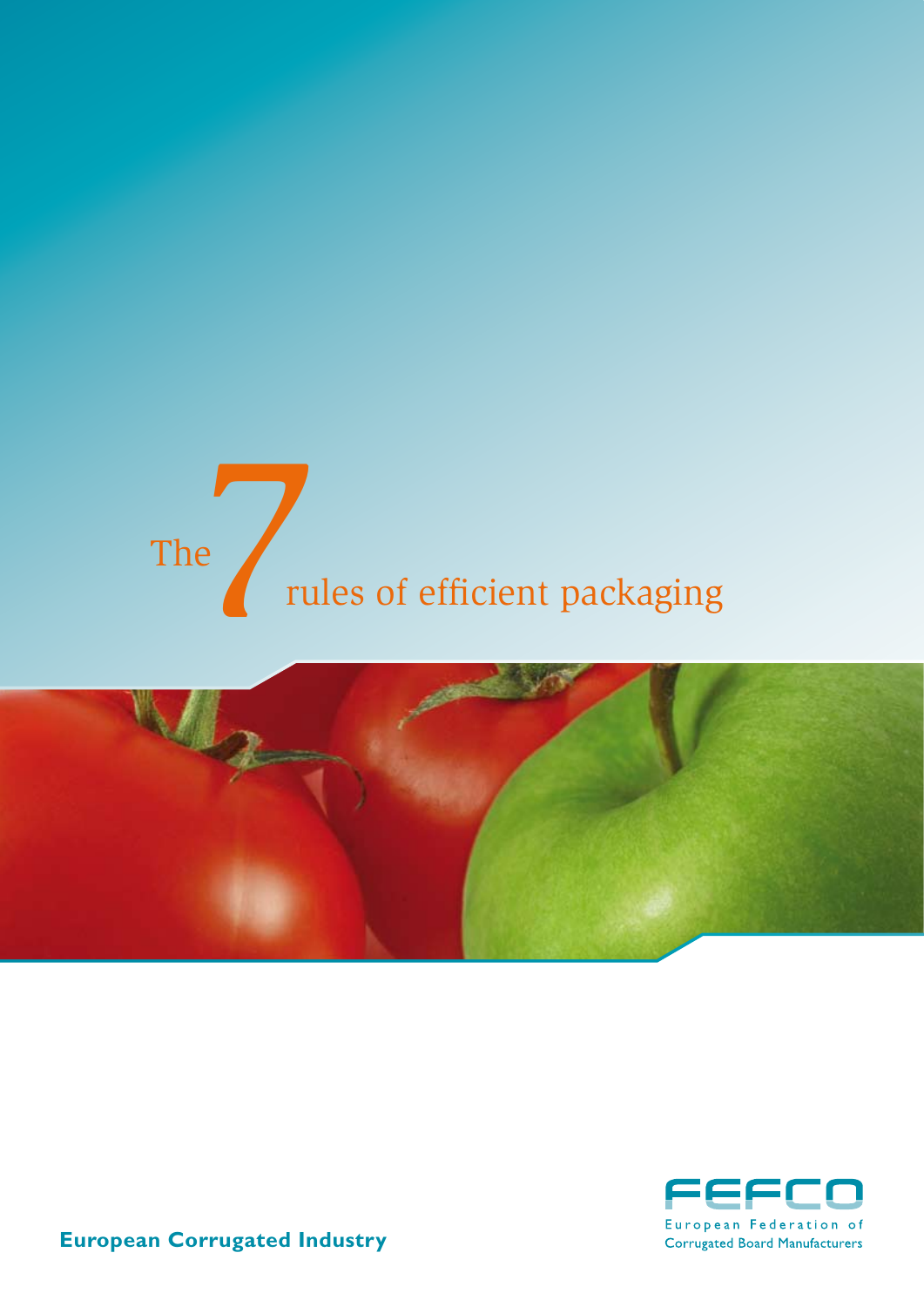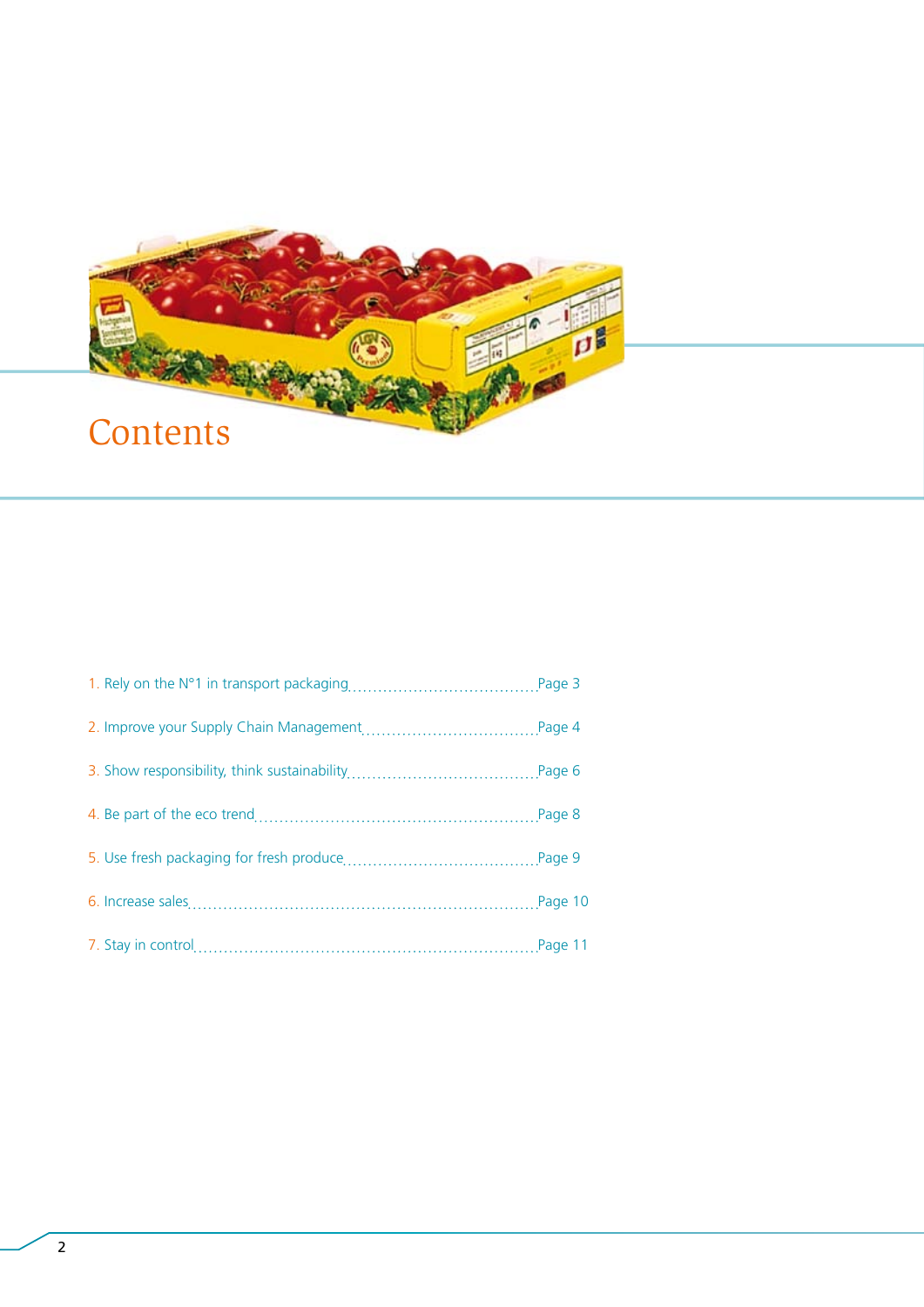I only travel corrugated class.

What makes you look so fresh?

# Rely on the N°1 in trans in transport packaging

#### More popular than ever

Corrugated board is the N°1 transport packaging material for fruit and vegetable logistics in Europe. More than 70% of all transported produce uses crates made from corrugated board. Each year Europeans consume more than 100 million tons of fresh fruit and vegetables, and experts predict this trend will continue to increase. As a result, the market outlook for corrugated board is good. Demand continues to grow. In the last ten years, the sales of corrugated board manufactured in Europe increased by over 25%, from 29 billion square meters in 1996 to over 40 billion square meters in 2006. This is an impressive figure especially when you consider the sluggish European economy during a good part of this period.

#### Corrugated board, a success story

The amazing success story of corrugated board began more than 130 years ago. In 1871 the American inventor Albert Jones patented the first corrugated board. It consisted of a curled paper glued to a web of flat paper. Thus arose a low-cost, lightweight, and stable packaging material that would soon conquer the world of logistics. Why? Corrugated board uses only a minimum amount of material to provide a maximum amount of protection. It is also lightweight and features excellent machine processing capabilities, but flexibility is its most decisive advantage. Fruit and vegetable boxes made of corrugated board can be tailored to suit your individual requirements or be delivered in standard, easy-to-stack sizes.



European total shipments of corrugated board in billions of m2

In Europe, the sales of corrugated board increased by more than 25% between 1996 and 2006.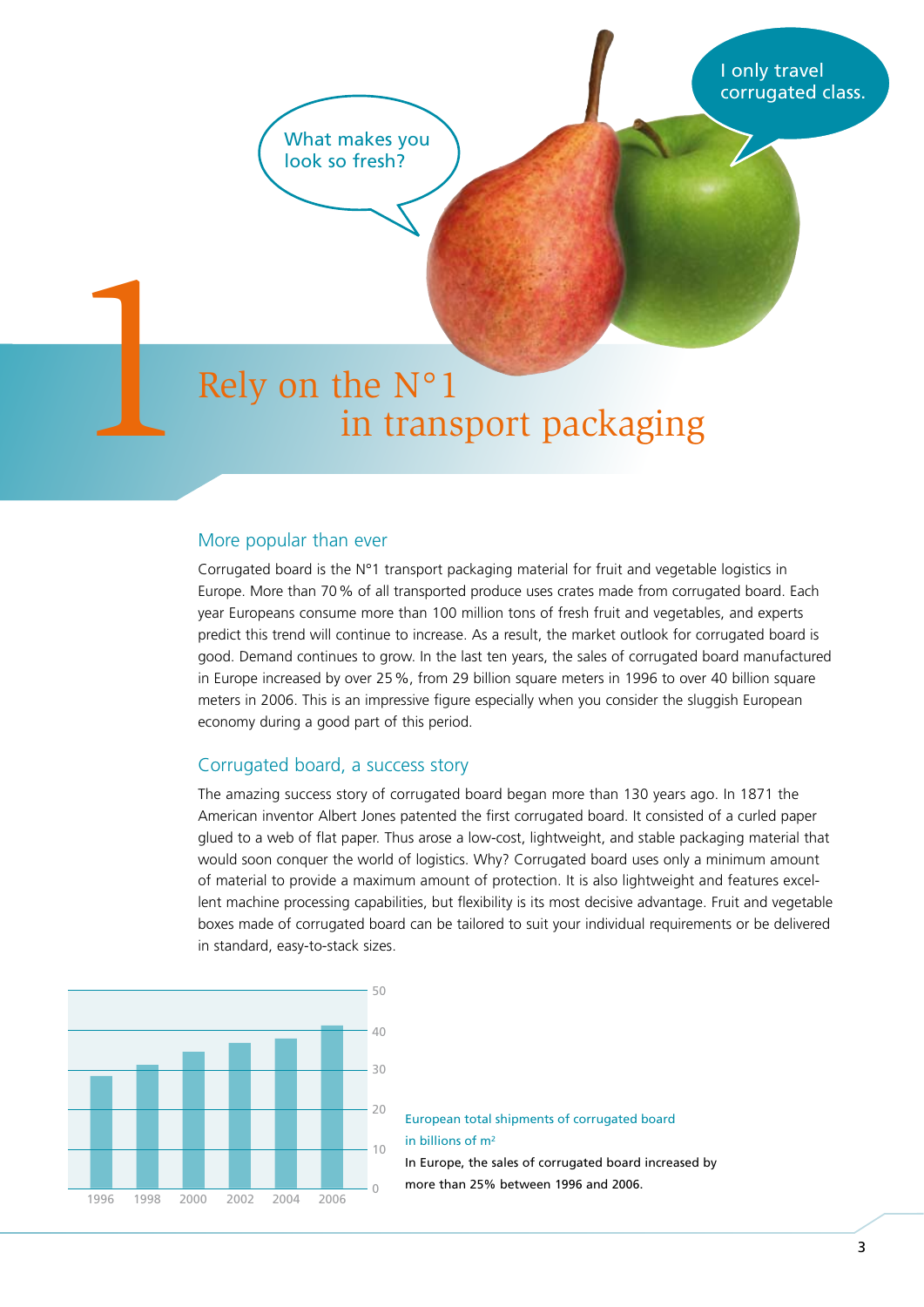Hello sweetheart, where in the world did you come from?

> Just look at the specs on the rear of my box, sunny boy.

# 2<br>2 Improve your<br>Supply Ch Supply Chain Management

#### Multitalented corrugated board

The requirements for transport packaging are indeed many: it should effectively protect the fruit and vegetables it carries; it should be lightweight in order to keep material costs low and handling easy; and it should meet the specific requirements of each fruit, but also be standardised as this is the best way to transport different kinds of produce on pallets in a space saving and safe manner. Finally, it should be inexpensive and attractive.

#### The versatility that sensitive goods require

Versatility is a "natural" benefit of corrugated board. Whether it's designed for apples from Germany, tomatoes from The Netherlands, or oranges from Spain, corrugated board can be easily manufactured to satisfy individual requirements. Unique stacking heights and dimensions, air vents, or embossed handles can also be supplied using special materials that provide added strength and protection. Finally, because fruit and vegetables are especially sensitive, they must be packed and transported so as to avoid any damage or loss of value at the point of sale.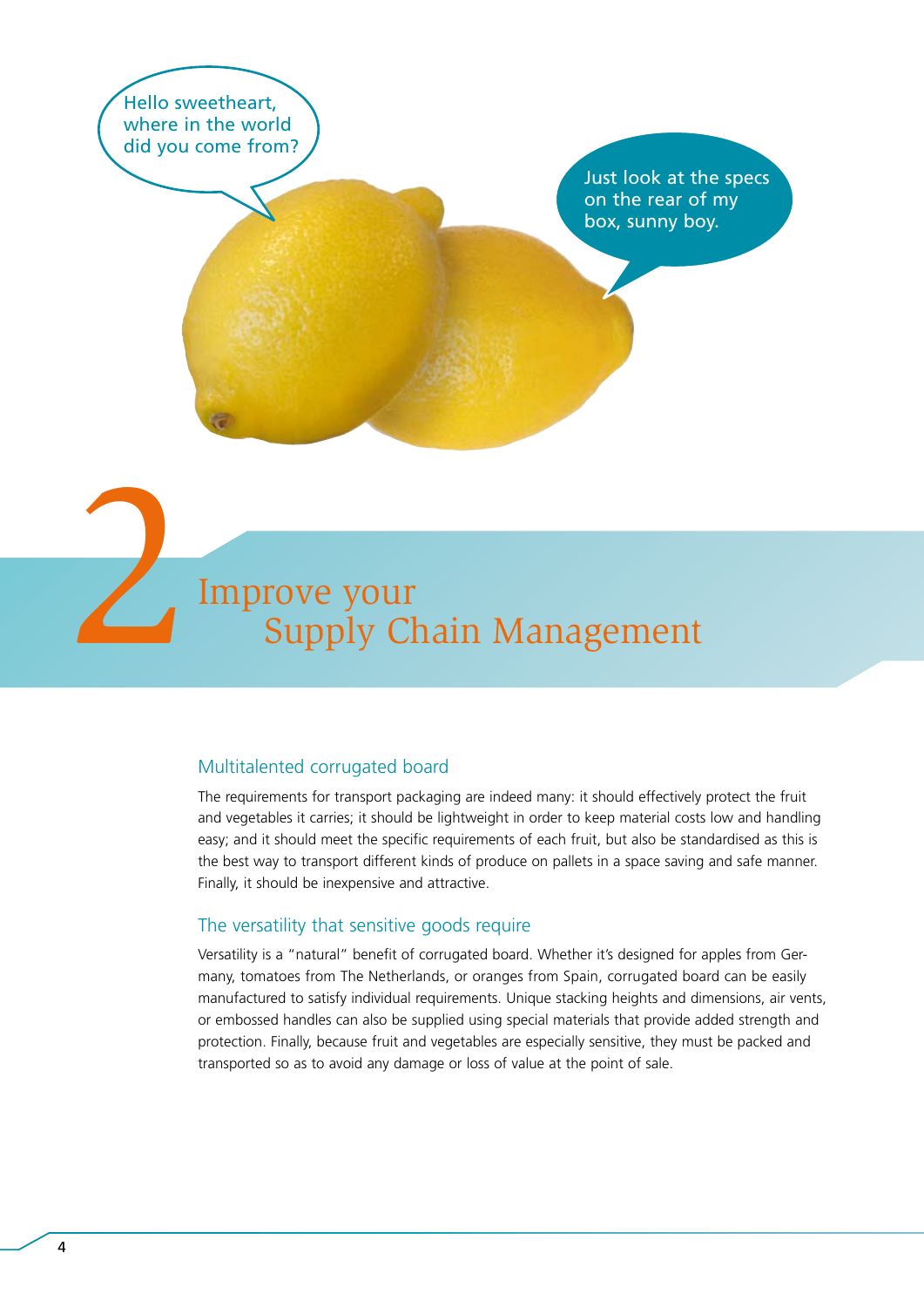#### Logistic advantages of corrugated board – at a glance

- Stacking capability: saves space and money
- Modularity: efficient solutions based on standards
- $\angle$  Flexibility: solutions for all requirements
- Modern Supply Chain Management (SCM): perfect integration of Radio Frequency Identification (RFID) technology



#### Common footprint (CF) standard ensures efficient logistics

CF boxes that comply with FEFCO standard dimensions: 600 x 400mm and 400 x 300mm are packaging solutions which ensure a high degree of logistical efficiency: they support both the stacking characteristics of large and small shipments, and the stability of the loaded pallets. Sizes are based on Europallet dimensions in order to avoid loads that are either too large or have unnecessary gaps. This enables fruit and vegetables to be transported at a highly cost efficient way throughout the EU. Corrugated board boxes that meet CF standards can reduce supply chain costs by as much as 28%.

#### Corrugated board in the supply chain

Modern Supply Chain Management (SCM) calls for RFID (Radio Frequency Identification) capable packaging. Thus it must be easy for the materials to carry the tags that are now used for identifying transported goods. This is no problem for corrugated board. RFID tags can be glued easily to the material and quickly identified at any time or place.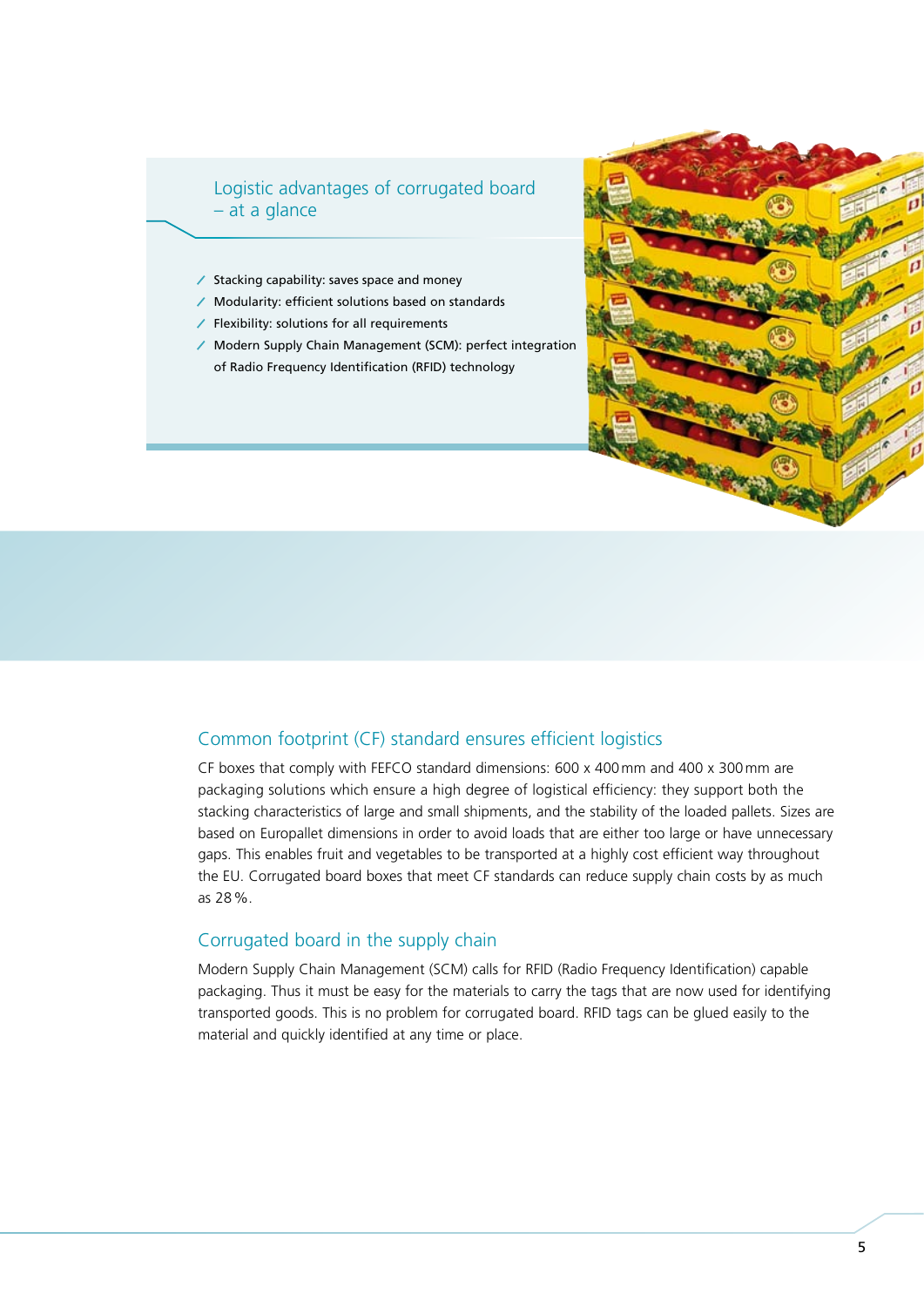Corrugated is our first choice, isn´t it?

> It certainly is. After all we have the same natural roots.

## Show responsibility, think sustainability

#### Sustainable by nature

Thanks to its organic materials, paper and starch glue, corrugated board is a genuinely natural product with many environmental benefits. While the packaging material consists of pulp, it is usually manufactured using wood obtained from forests, which by necessity must be carefully cleared and managed.

The forests in Europe have never been as extensive as they are today. They continue to grow in size, as only 55% of newly replanted forests are set aside each year for industrial use. The ever increasing number of trees helps bind CO2, thus countering against the harmful effects of climate change in a completely natural way.

#### Completely biodegradable

When, after multiple runs, the recycled paper fibers used in the production processes have been mechanically removed, they can still be fired to generate energy or decomposed to create compost. After all, corrugated board is completely biodegradable. Best of all, the fibers only give off the  $CO<sub>2</sub>$ that was removed from the atmosphere during their growth cycle. As a result, the entire process is, climatically speaking, absolutely neutral.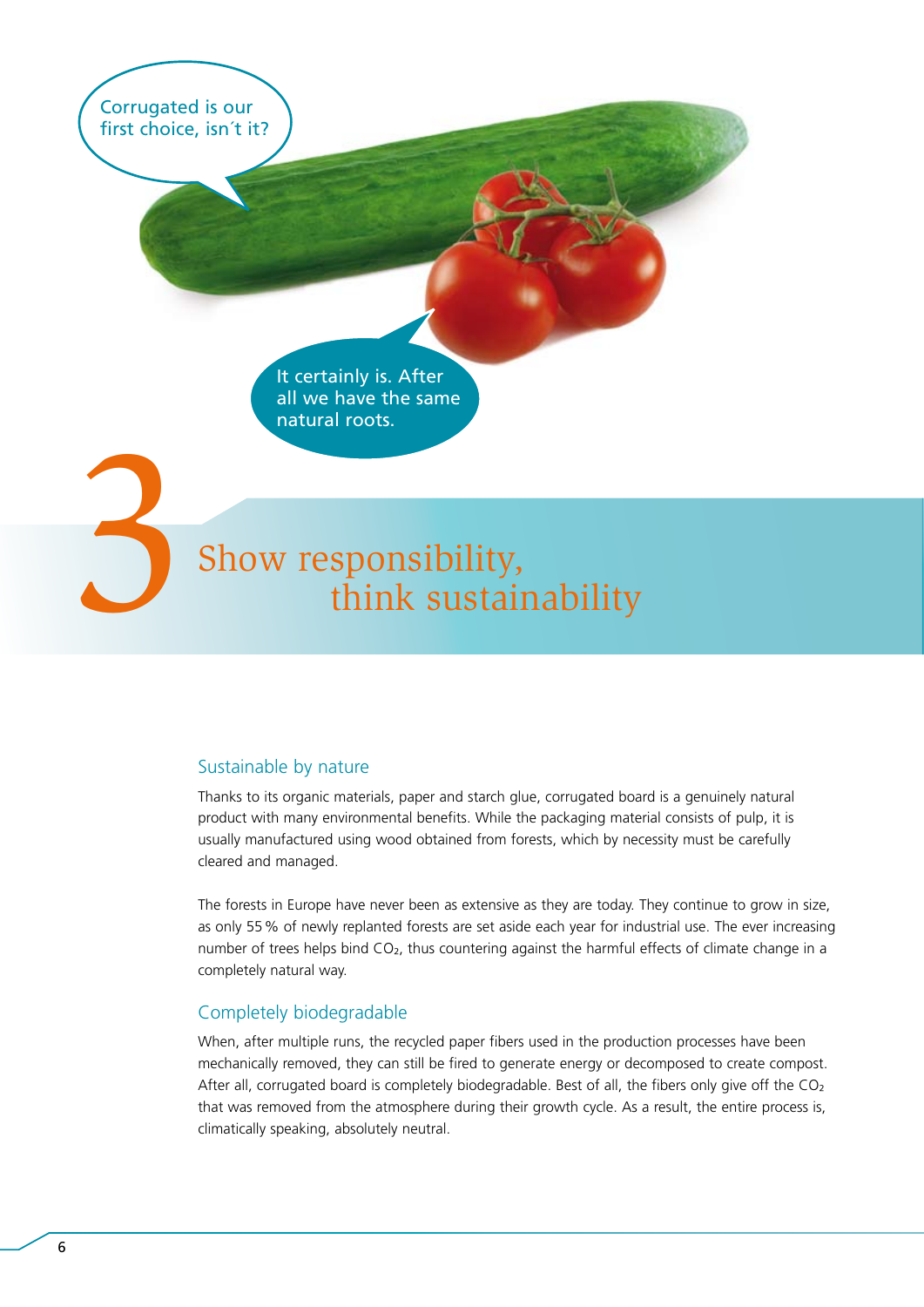#### Ecological advantages of corrugated board – at a glance

- 100% natural: raw materials consist of paper and starch glue
- Renewable resources: scrub wood and forest underbrush
- $\angle$  CO<sub>2</sub> control: reforestation counters climate change
- $\angle$  Easy disposal
- $\prime$  No empty truck runs, no wasted energy on cleaning applications



Corrugated board is completely recyclable. In Europe, approximately 70% of it is reused to manufacture new paper products. Corrugated paper packaging consists of up to 80% of recycled paper – this is just as true for fruit and vegetable boxes as it is for corrugated paper packaging in all of the other categories. As a result, this unique material easily meets the requirements of a self-sustaining system.

#### Easy disposal

Because corrugated board is a one-material package, it can be quickly and easily disposed of. It is either pressed into an old-paper bale at the point of sale or folded for space-saving storage until being hauled away. Another advantage of corrugated board packaging is its trays, boxes and cartons. They do not have to be separated and sorted. Thus, businesses and consumers save valuable time and money.

The negative aspects of long haul truck journeys for reusable packaging materials (e.g. the CO<sub>2</sub> emissions they cause and the energy consumption they require) along will the expensive cleaning costs these materials generate – make corrugated board the obvious choice for both users and the environment.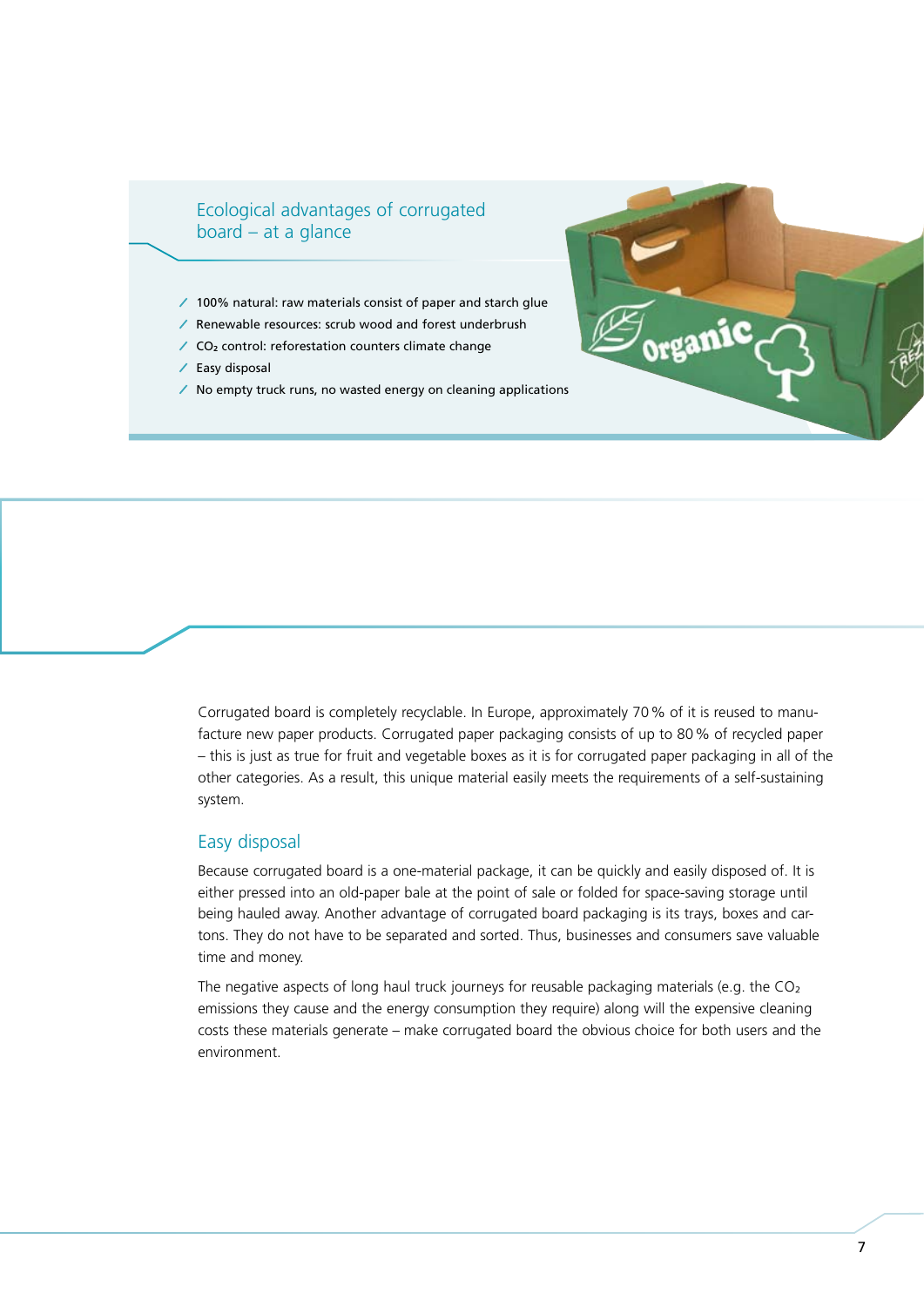

Bio-products are setting the trend. No wonder demand for them continues to grow. When it comes to fruit and vegetables, consumers take a particularly closer look at the produce they purchase. In supermarkets and discount centers, the packaging itself conveys a sense of confidence in the products' origin and quality. Corrugated board is the natural choice for packaging fruit and vegetables. Why? It is made of natural materials and is 100% biodegradable.

#### Corrugated board exceeds quota standards

The European corrugated board industry fully endorses the European Declaration on Paper Recovery. This voluntary standard commits the industry to a recycling rate of 60% – a target which corrugated board manufacturers are easily able to achieve. In Europe, about two-thirds of packaging materials made from paper and corrugated board are recycled. Corrugated board is one of the few packaging materials that, up until now, have met the goals set by the European Directive on Packaging and Packaging Waste.

#### An exemplary material cycle

Consumers want to be sure that the products they purchase have no negative effects for the environment. This is why they instinctively appreciate corrugated board. It is a perfect material for recycling. It is also a popular raw material for paper production. The packaging used at the point of sale is sent to the waste paper recycler, who then delivers the raw materials back to corrugated board manufacturers. It's a quick and easy approach. After all, corrugated board products are made of only one material – wood pulp. There is no need to invest time, energy, and money on separating and sorting procedures. In addition to this, customers can increase earnings by reselling their used corrugated board.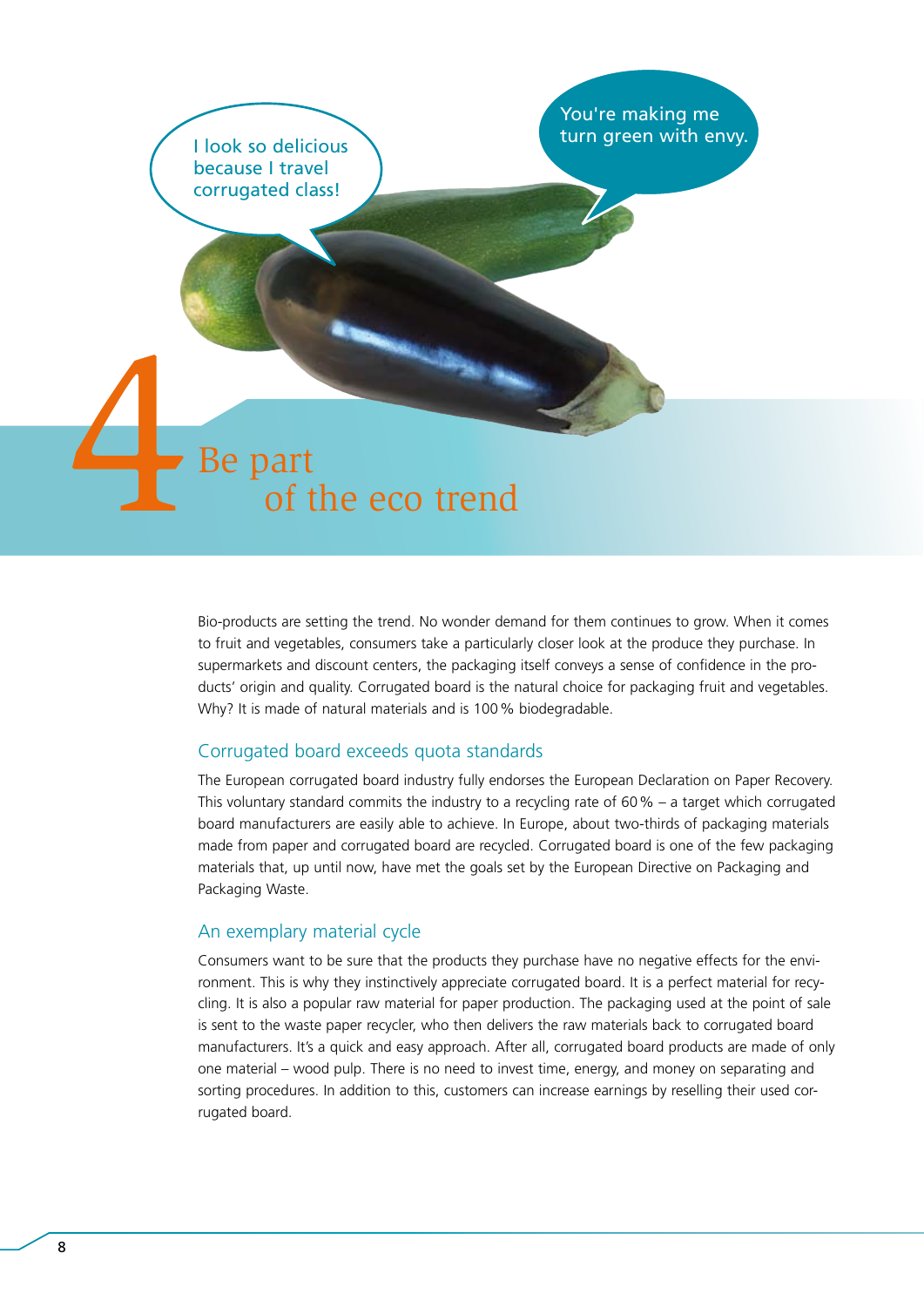I'm glad that my packaging is as fresh as I am.

Me too. Everything else would leave me shell shocked!

### Use fresh packaging for fresh produce

Corrugated board is the cleanest solution for packaging foodstuffs. This is true for fruit and vegetables, as well as bread, eggs, meat products, and other foods. Why? The material is used once and once only. With corrugated board, consumers and customers can be sure that every box, tray, and carton is being used for the first time. Guaranteed. This eliminates the headaches associated with costly washing and drying applications, as well as the need for chemical cleaning products.

#### Good Manufacturing Practice

Since 2003 the 'International Good Manufacturing Practice' (GMP) Standard has confirmed that corrugated board products satisfy all requirements of the food industry pertaining to quality, safety, and hygiene. On the whole, there is no need to implement costly audits to verify this fact. This standard, the only one needed in the corrugated board industry, can be easily integrated into existing certification systems such as ISO 9000, and it meets the criteria of other standards, such as those set by the Biological Records Centre (BRC).

#### Hygiene advantages of corrugated board – at a glance

- Corrugated board is always new each package is used only once
- Corrugated board is also the natural partner for foods, such as meat, bread and eggs
- No cleaning, no drying, no residues
- Consumer security is guaranteed by Good Manufacturing Practice

![](_page_8_Picture_11.jpeg)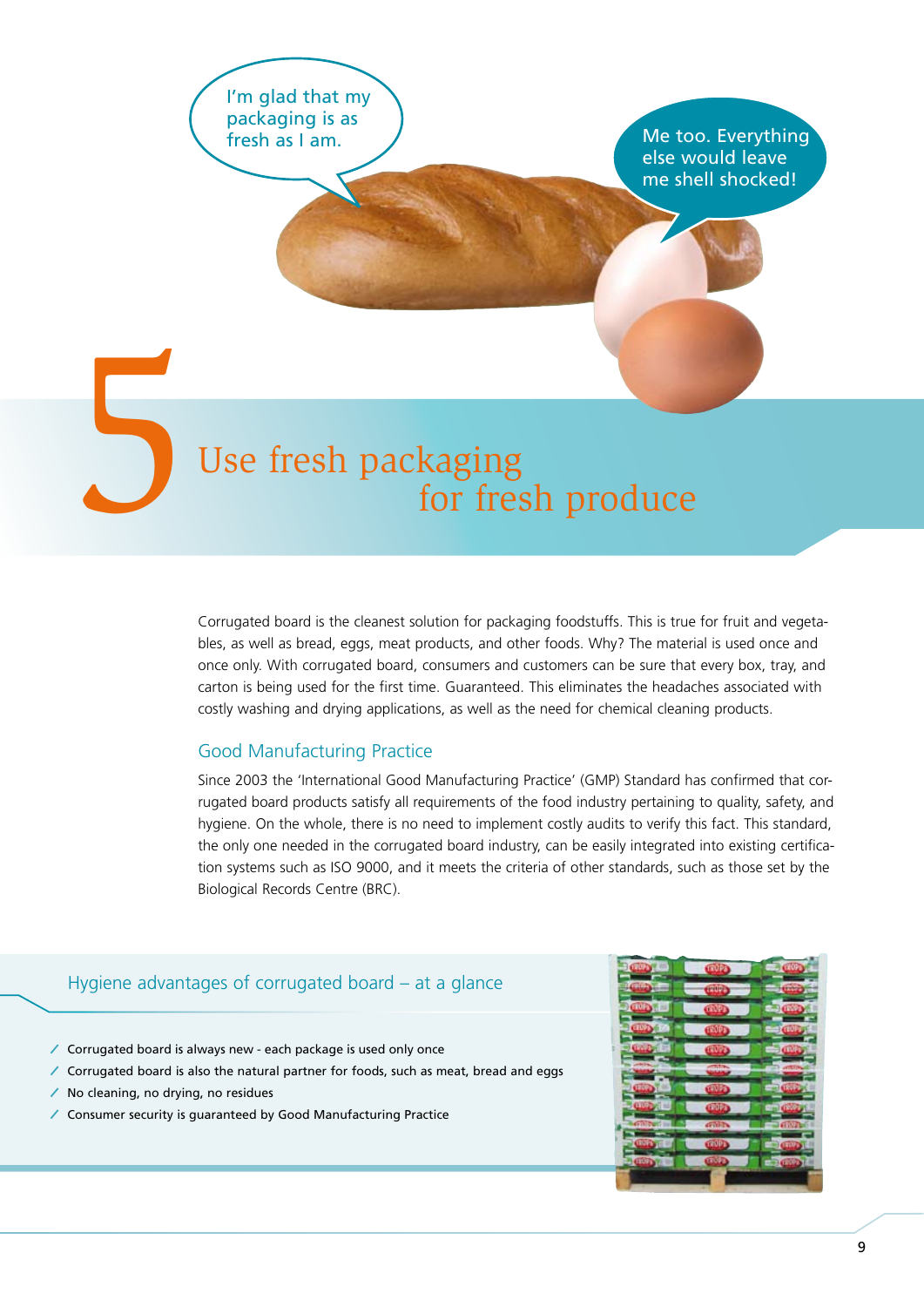How can I be? My own packaging won't even advertise me!

EN Increase sales

You haven't been sold yet?

> 70% of all purchasing decisions are made at the point of sale. Because consumers at the supermarket are often confronted with an enormous amount of fresh fruit and vegetables, they require product information to assist them in the purchasing process. Corrugated board packaging can provide this support because it is ideal for high-quality, multicoloured printing. Corrugated board can convey consumer information and brand messages precisely where they are needed – on the display shelves.

#### Packaging should attract customers

Most supermarkets have drastically reduced their sales staff and discounters only provide an absolute minimum of assistance. What does this mean for your apples, melons and tomatoes? Simply this: the packaging you use must now be your best selling tool. Without a little marketing finesse, it is simply impossible to attract and keep the consumer's attention. Today, you have to get your products noticed – whatever the price. Fortunately, corrugated board packaging is an ideal marketing medium. Its use of striking colours and shapes, for example, can attract and keep buyers' attention long enough for them to make the proper decision – in your favour! In addition to this, corrugated board offers a distinctive appearance to products without primary packaging. It is an ideal "showcase" for displaying fruit and vegetables – one that is as functional as it is attractive.

#### Marketing advantages of corrugated board – at a glance

- It sells! Market suitable packaging is part of every marketing strategy
- Colours arouse attention
- $\angle$  Printed messages enhance the brand profile
- Corrugated board allows high-quality printing
- Consumers are attracted to the packaging's form and colour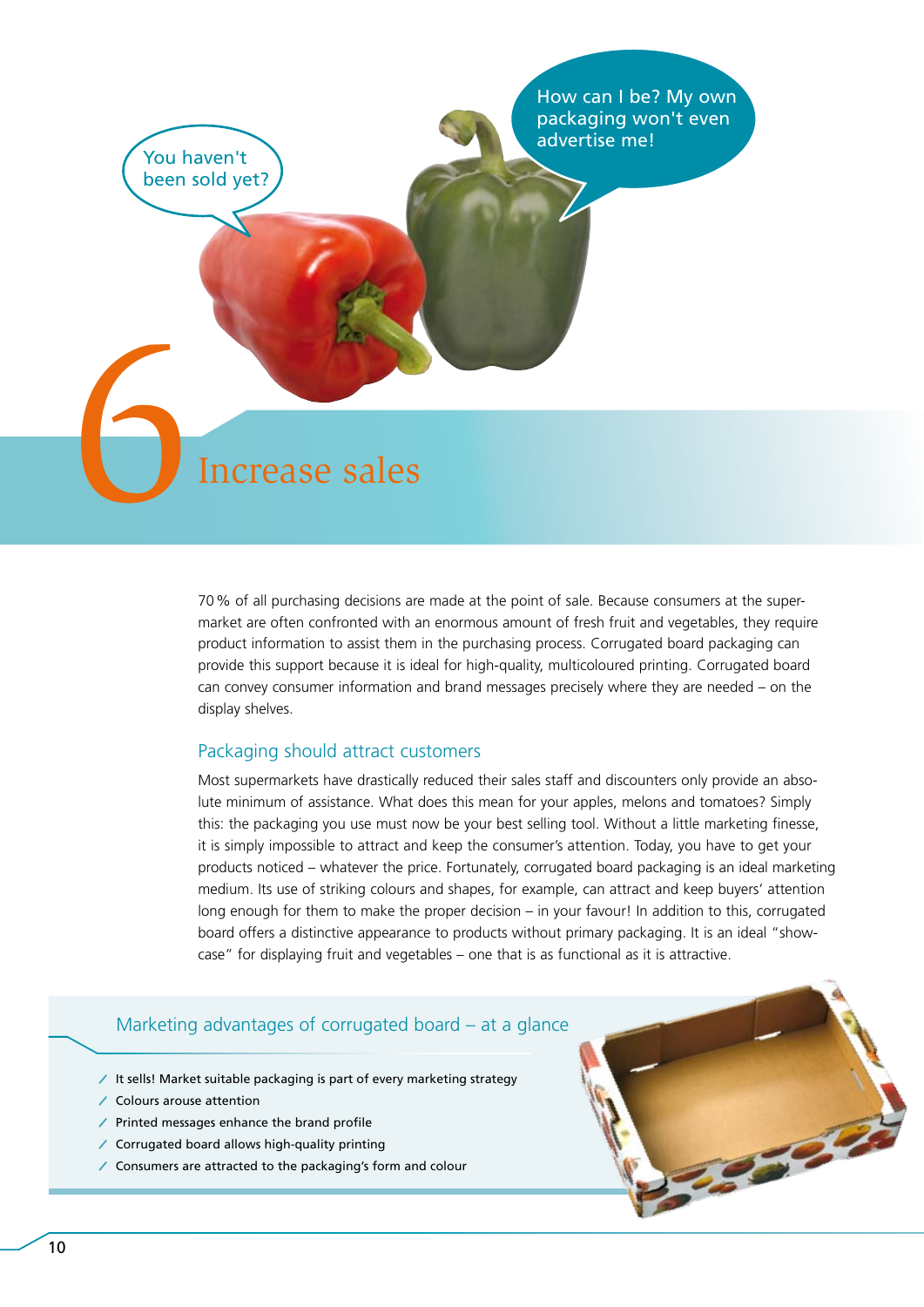#### Availability advantages of corrugated board – at a glance

- $\angle$  A consistent supply system ensures reliable delivery
- 460 companies and 730 manufactures throughout Europe
- Corrugated board is always available
- $\angle$  No risk of supply shortages
- No added stress for the environment or crowded roads

# 7 Stay in control

Corrugated board is Europe's best-selling transport packaging. In addition to the benefits already mentioned, fast and reliable availability is yet another reason for the product's success. In Europe, 460 corrugated board manufacturers – with more than 730 manufacturing facilities – ensure a steady and ample supply for the packaging industry. In 2006 these businesses produced more than 40 billion square meters of corrugated board, or almost 22 million tons. And in the past few years, the number of companies and plants has remained at virtually the same level. Thus, corrugated board customers can continue to rely on a well-functioning and stable market.

#### Close to the customer

It is very likely that the next corrugated board manufacturer is only a few kilometers away from your business. Central collection points are not required; neither is the complex, hard-to-understand transport management system which is used by multiple-use pool systems. Thus, the origin and cost structures of corrugated board packaging are easy to understand and follow. And, last but not least, using corrugated board means no ecological qualms about empty trucks burdening Europe's heavily congested roads.